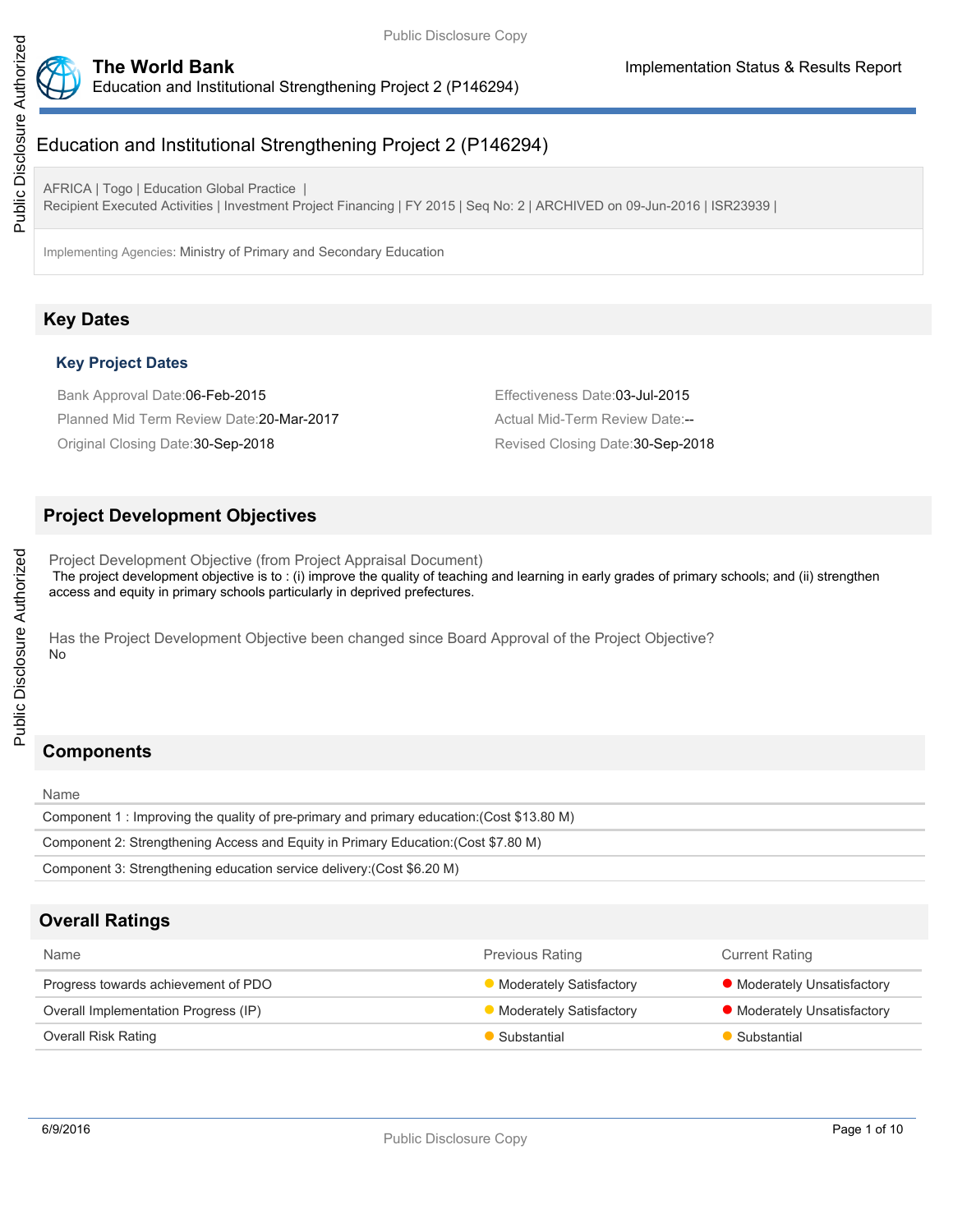

# **Implementation Status and Key Decisions**

The Grant Agreement was signed on March 5, 2015, and the project became effective July 3, 2015. The first disbursement of US\$ 6.97 million, representing 25 percent of the total, was made in early October 2015. Overall, implementation progress has been rated Moderately Satisfactory. However, implementation progress is not yet sufficiently advanced to have an effect on the Project Development Objective (PDO). For this reason, the PDO has been downgraded to Moderately Unsatisfactory. Below is a summary of the status of each component:

**Component 1:** This Component is supporting : (i) the development of new curricula and textbooks; (ii) teacher training and awareness-raising activities aimed at the reduction of repetition ; and (iii) school grants for quality enhancement in schools of the 18 prefectures supported by the Project. Concerning the development of new curricula and textbooks for primary schools, the Government of Togo decided to move away from the existing curricula which is item-based (referred to as content curricula) to one that is competency-based. Based on lessons learnt from other countries on the development of competency-based curricula and textbooks, an agreement has been reached to move forward with this transition on a grade-by-grade and a pilot basis. For grade one, the pilot phase of new curricula was completed in end February 2016. Grade 1 textbooks and teachers' guides in mathematics and reading have been finalized and are currently being edited. The selection of firms to print these materials has been completed and it is expected that the textbooks and teachers' guides in both mathematics and reading for grade 1 will be distributed to schools to enable the full implementation of the new curricula and textbooks by October 2016. To this end, the training of grade 1 teachers and head teachers is planned to take place in August 2016. Moreover, the preparatory activities have been completed. For grade 2, the pilot phase of new curricula and textbooks is underway and will be completed by end November 2016. A team of the Directorate of Pre and Primary Schools is working to incorporate lessons learned from this pilot phase to improve and finalize the relevant documents by end June 2016The ministry has decided to start the full implementation of the new curricula for grades 1 and 2 during the next school-year (2016/2017).

Concerning the school grants, a bank account has been opened for each school as required and the decision of transfer has been already approved by the Ministry in charge of primary schools. It is planned to publicly announce the amount of each school through community radios by September The transfer is planned to be done in June 2016 for the school- year (SY) 2016-17 and the members of the COGEP will be trained on the use of the school grants.

**Component 2**: This component is supporting a construction program and the promotion of girls' schooling in 4 selected prefectures. For the construction program, the final list of sites for school construction was approved. The title deeds of the land of the concerned schools have been collected and field visits have been carried out to assess the soil in each site. The bidding process is underway to select the engineering firm to carry out geotechnics studies for 14 out of the 80 sites which need specific/in-depth soil studies. The completion of the 3 first grassroots management training (GMT) of each School-based management Committee (Comites de Gestion des Ecoles Publiques– COGEPs) will enable the launching of the bidding process at the COGEP level. Concerning activities relating to the promotion of girls' schooling in 4 selected prefectures, the preparatory activities are underway to enable the communications and awareness-raising campaigns as well as the distribution of uniforms for girls before October 2016. **Component 3:** The recruitment of the following technical staff to deliver the GMT training and to assist communities along the subproject cycle is underway: (i) GMT trainers; (ii) Community Mobilizers (AGC /Animateurs en Gestion Communautaire); and (iii) grassroots facilitators/trainers, locally referred to as Agents Porteurs de Dynamique Communautaire (APDC). The completion of this recruitment will allow the starting of the GMT training of members of School-Based Management Committee (COGEP).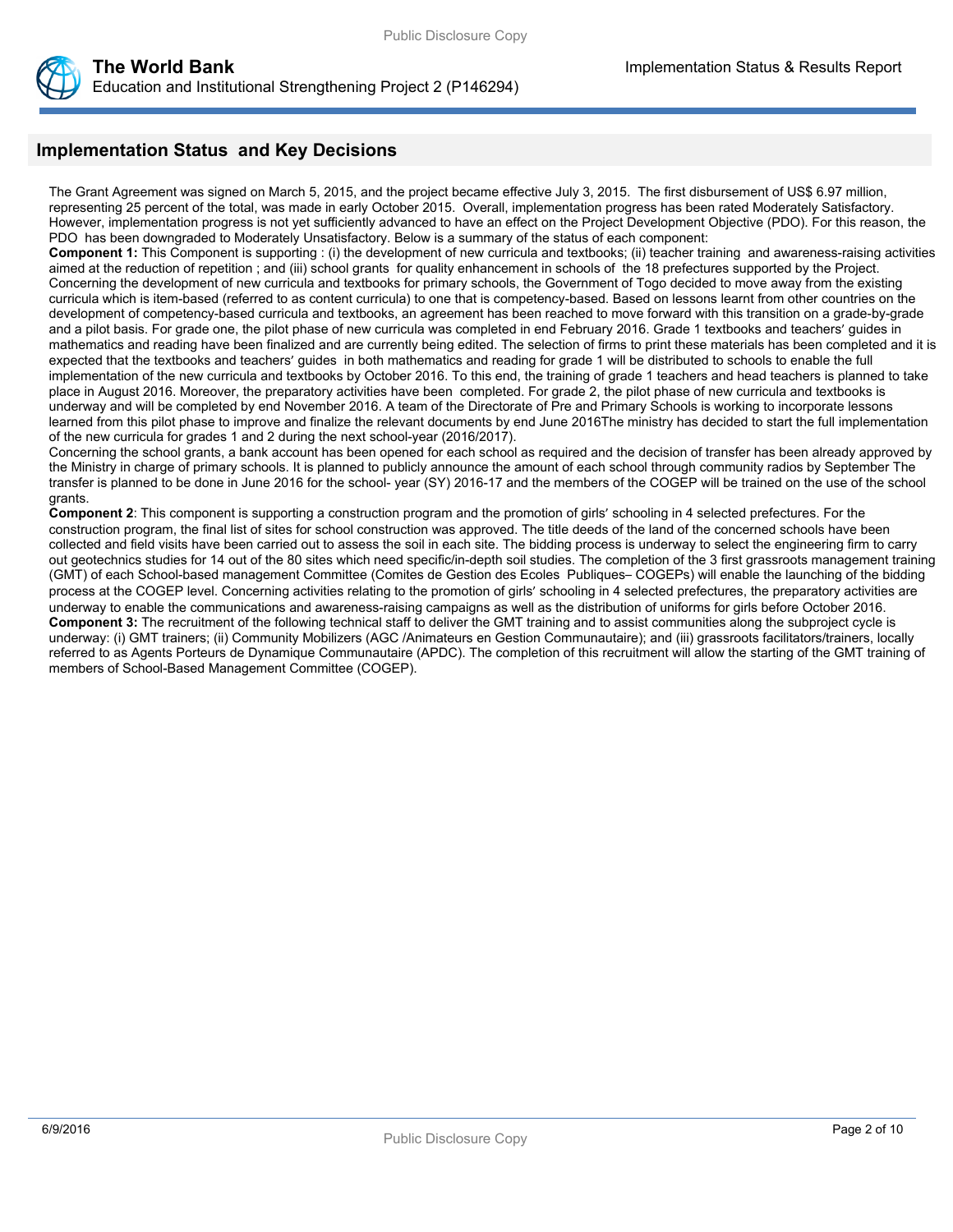

## **The World Bank Implementation Status & Results Report** Education and Institutional Strengthening Project 2 (P146294)

## **Risks**

# **Systematic Operations Risk-rating Tool**

| <b>Risk Category</b>                                            | Rating at Approval                                  | <b>Previous Rating</b> | <b>Current Rating</b> |
|-----------------------------------------------------------------|-----------------------------------------------------|------------------------|-----------------------|
| <b>Political and Governance</b>                                 | $--$                                                | • Substantial          | • Substantial         |
| Macroeconomic                                                   | --                                                  | • Moderate             | • Moderate            |
| Sector Strategies and Policies                                  | $- -$                                               | • Moderate             | • Moderate            |
| Technical Design of Project or Program                          | $\hspace{0.05cm} -\hspace{0.05cm} -\hspace{0.05cm}$ | • Moderate             | • Moderate            |
| Institutional Capacity for Implementation and<br>Sustainability | $- -$                                               | • Substantial          | • Substantial         |
| Fiduciary                                                       | $--$                                                | • Substantial          | • Substantial         |
| <b>Environment and Social</b>                                   | --                                                  | • Low                  | • Low                 |
| <b>Stakeholders</b>                                             | $\hspace{0.05cm} -\hspace{0.05cm} -\hspace{0.05cm}$ | • Moderate             | • Moderate            |
| Other                                                           | $--$                                                | $--$                   | $- -$                 |
| Overall                                                         | $\hspace{0.05cm}$                                   | • Substantial          | • Substantial         |
|                                                                 |                                                     |                        |                       |

# **Results**

### **Project Development Objective Indicators**

 Percentage of students in grade 2 (CP2) who attain defined minimum standards on national learning assessment tests in reading/writing (Percentage, Custom)

|       | <b>Baseline</b> | Actual (Previous) | Actual (Current) | End Target  |
|-------|-----------------|-------------------|------------------|-------------|
| Value | 28.50           | $- -$             | $- -$            | 34.00       |
| Date  | 30-Jul-2013     | 25-Jun-2015       | 31-May-2016      | 31-Mar-2018 |

#### Percentage of students in grade 2 (CP2) who attain defined minimum standards on national learning assessment tests: Math (Percentage, Custom)

|       | <b>Baseline</b> | Actual (Previous) | Actual (Current) | End Target  |
|-------|-----------------|-------------------|------------------|-------------|
| Value | 36.00           | $- -$             | $-$              | 41.00       |
| Date  | 30-Jul-2013     | 25-Jun-2015       | 31-May-2016      | 31-Mar-2018 |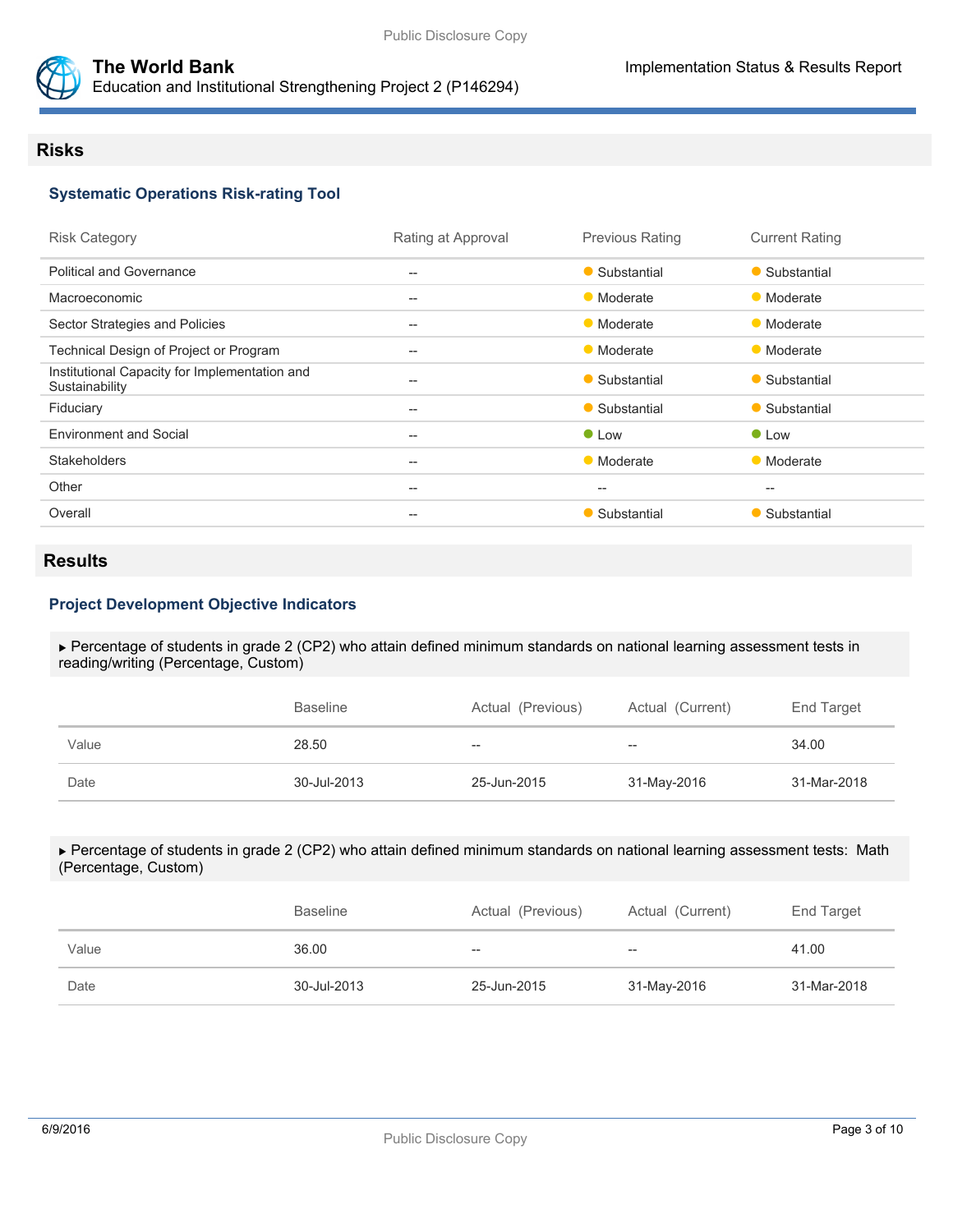



#### Percentage of primary teachers rated satisfactory in the use of the new curriculum (Percentage, Custom)

|       | Baseline    | Actual (Previous) | Actual (Current) | End Target  |
|-------|-------------|-------------------|------------------|-------------|
| Value | 0.00        | 0.00              | 0.00             | 60.00       |
| Date  | 01-Dec-2014 | 25-Jun-2015       | 31-May-2016      | 31-Mar-2018 |

### Intake rate in grade 3 (CE1) in 18 deprived prefectures –Total (Percentage, Custom)

|       | <b>Baseline</b> | Actual (Previous) | Actual (Current) | End Target  |
|-------|-----------------|-------------------|------------------|-------------|
| Value | 93.00           | 93.00             | 91.00            | 99.00       |
| Date  | 01-Dec-2014     | 30-Dec-2014       | 30-Jun-2015      | 31-Mar-2018 |

### Intake rate in grade 3 (CE1) in 18 deprived prefectures - Girls (Percentage, Custom Breakdown)

|       | <b>Baseline</b> | Actual (Previous) | Actual (Current) | End Target  |
|-------|-----------------|-------------------|------------------|-------------|
| Value | 90.00           | 90.00             | 85.40            | 96.00       |
| Date  | 01-Dec-2014     | 30-Dec-2014       | 30-Jun-2015      | 31-Mar-2018 |

### Percentage of girls enrolled in the 4 most deprived prefectures (with the lowest girls completion rate) (Percentage, Custom)

|       | <b>Baseline</b> | Actual (Previous) | Actual (Current) | End Target  |
|-------|-----------------|-------------------|------------------|-------------|
| Value | 45.20           | $- -$             | 45.90            | 49.00       |
| Date  | 01-Dec-2014     | $- -$             | 30-Jun-2015      | 31-Mar-2018 |

### Direct project beneficiaries (Number, Core)

|       | <b>Baseline</b> | Actual (Previous) | Actual (Current) | End Target |
|-------|-----------------|-------------------|------------------|------------|
| Value | ა.00            | $\hspace{0.05cm}$ | 0.00             | 700000.00  |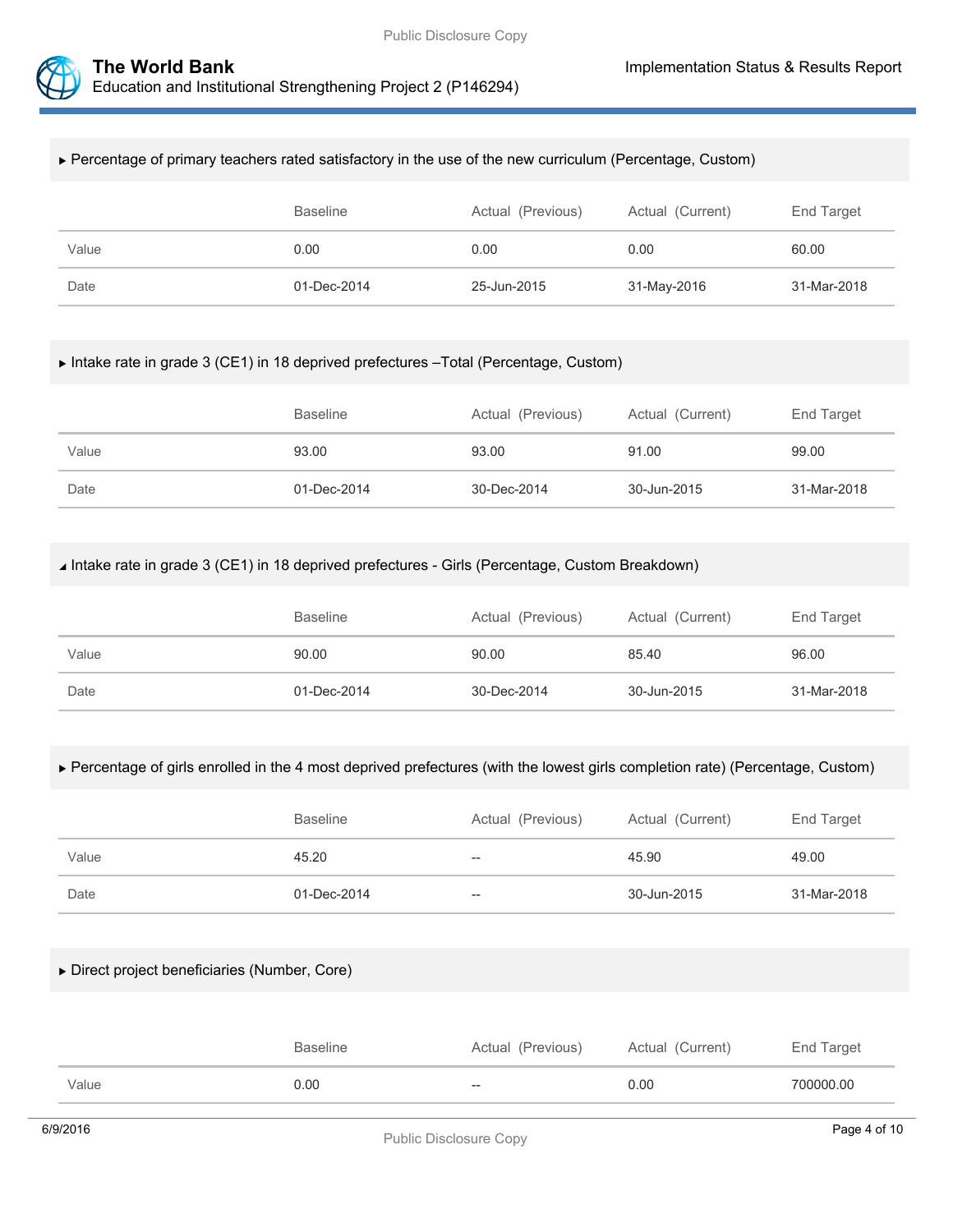



Education and Institutional Strengthening Project 2 (P146294)

| Date | 01-Dec-2014 | $- -$ | 31-May-2016 | 31-Mar-2018 |
|------|-------------|-------|-------------|-------------|
|      |             |       |             |             |

### Female beneficiaries (Percentage, Core Supplement)

|       | Baseline | Actual (Previous) | Actual (Current) | End Target |
|-------|----------|-------------------|------------------|------------|
| Value | 0.00     | 0.00              | 0.00             | 45.00      |

#### Overall Comments

The project implementation has started but there are not yet any effect on the PDO indicators. The value of the indicators "'intake rate in grade 3 in 18 deprived prefectures (total and girls)"' and "' percentage of girls enrolled in the 4 most deprived prefectures (with the lowest girls completion rate)"' are provisional. It should be noted that due to the time between project preparation and the outset of the project implementation, these indicators in the targeted prefectures has decreased.

### **Intermediate Results Indicators**

### Repetition Rate (Component 1) (Percentage, Custom)

|       | <b>Baseline</b> | Actual (Previous) | Actual (Current) | End Target  |
|-------|-----------------|-------------------|------------------|-------------|
| Value | 18.50           | $- -$             | 9.50             | 12.00       |
| Date  | 30-Jul-2013     | --                | 30-Jun-2015      | 31-Mar-2018 |

#### New textbooks distributed in CP1 and CP2 (math and reading) (Component 1) (Number, Custom)

|       | <b>Baseline</b> | Actual (Previous) | Actual (Current) | End Target  |
|-------|-----------------|-------------------|------------------|-------------|
| Value | 0.00            | 0.00              | 0.00             | 1188000.00  |
| Date  | 01-Dec-2014     | 25-Jun-2015       | 31-May-2016      | 31-Mar-2018 |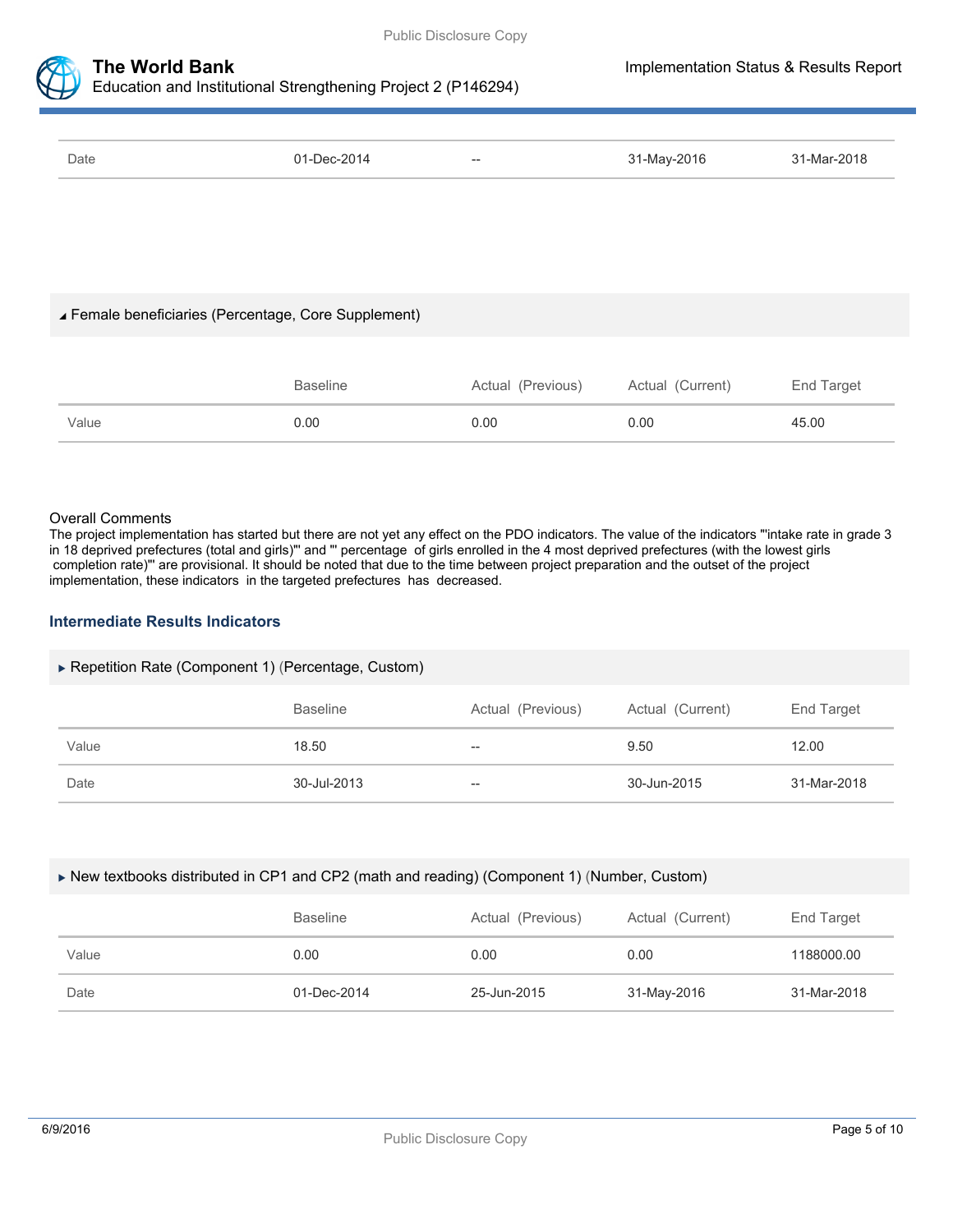



 Primary teachers trained (including head teacher) in the use of new curriculum as a result of the Project (Component 1) (Number, Custom)

|       | <b>Baseline</b> | Actual (Previous) | Actual (Current) | End Target  |
|-------|-----------------|-------------------|------------------|-------------|
| Value | 0.00            | 0.00              | 0.00             | 22000.00    |
| Date  | 01-Dec-2014     | 25-Jun-2015       | 31-May-2016      | 31-Mar-2018 |

#### Schools which receive school grants each year in the 18 deprived Prefectures as a result of the Project (Component 1) (Number, Custom)

|       | <b>Baseline</b> | Actual (Previous) | Actual (Current) | End Target  |
|-------|-----------------|-------------------|------------------|-------------|
| Value | 0.00            | $-$               | 0.00             | 1650.00     |
| Date  | 01-Dec-2014     | --                | 31-May-2016      | 31-Mar-2018 |

#### Percentage of CP1 and CP2 teachers using the new curricular in public schools (Component 1) (Percentage, Custom)

|       | <b>Baseline</b> | Actual (Previous) | Actual (Current) | End Target  |
|-------|-----------------|-------------------|------------------|-------------|
| Value | 0.00            | $-$               | 0.00             | 100.00      |
| Date  | 01-Dec-2014     | --                | 31-May-2016      | 31-Mar-2018 |

### Percent of schools which implement their budget in line with the initial forecast (Component 1) (Percentage, Custom)

|       | <b>Baseline</b> | Actual (Previous) | Actual (Current) | End Target  |
|-------|-----------------|-------------------|------------------|-------------|
| Value | 0.00            | 0.00              | 0.00             | 80.00       |
| Date  | 01-Dec-2014     | 25-Jun-2015       | 31-May-2016      | 31-Mar-2018 |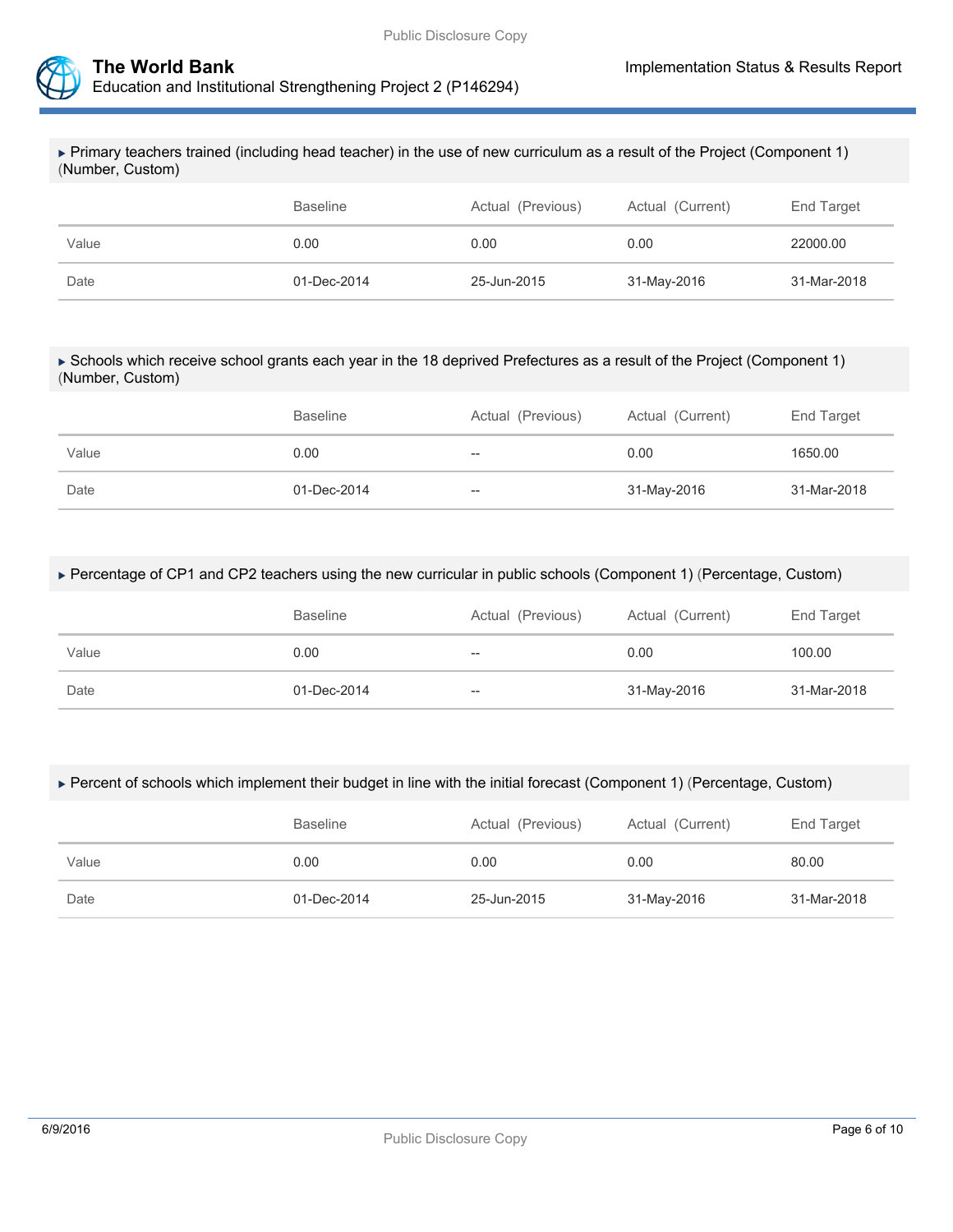



| $\sim$ Equivation and institutional Strengthening Project 2 (P 146294) |  |
|------------------------------------------------------------------------|--|
|                                                                        |  |

| Number of additional classrooms built or rehabilitated at the primary level resulting from project interventions. (Number, Core) |                 |                   |                  |             |
|----------------------------------------------------------------------------------------------------------------------------------|-----------------|-------------------|------------------|-------------|
|                                                                                                                                  | <b>Baseline</b> | Actual (Previous) | Actual (Current) | End Target  |
| Value                                                                                                                            | 0.00            | $- -$             | 0.00             | 240.00      |
| Date                                                                                                                             | 01-Dec-2014     | --                | 31-May-2016      | 31-Mar-2018 |

#### Latrines constructed (Component 2) (Number, Custom)

|       | <b>Baseline</b> | Actual (Previous) | Actual (Current) | End Target  |
|-------|-----------------|-------------------|------------------|-------------|
| Value | 0.00            | 0.00              | 0.00             | 480.00      |
| Date  | 01-Dec-2014     | 25-Jun-2015       | 31-May-2016      | 31-Mar-2018 |

### ▶ School uniforms distributed to girls in 4 deprived Prefectures (Component 2) (Number, Custom)

|       | <b>Baseline</b> | Actual (Previous) | Actual (Current) | End Target  |
|-------|-----------------|-------------------|------------------|-------------|
| Value | 0.00            | $-$               | 0.00             | 155000.00   |
| Date  | 01-Dec-2014     | $- -$             | 31-May-2016      | 31-Mar-2018 |

### ► Communities having received at least 4 out of 5 grassroots management training modules planned under the project for the school construction (Component 3) (Number, Custom)

|       | <b>Baseline</b> | Actual (Previous) | Actual (Current) | End Target  |
|-------|-----------------|-------------------|------------------|-------------|
| Value | 0.00            | $- -$             | 0.00             | 80.00       |
| Date  | 01-Dec-2014     | $-\!$             | 31-May-2016      | 31-Mar-2018 |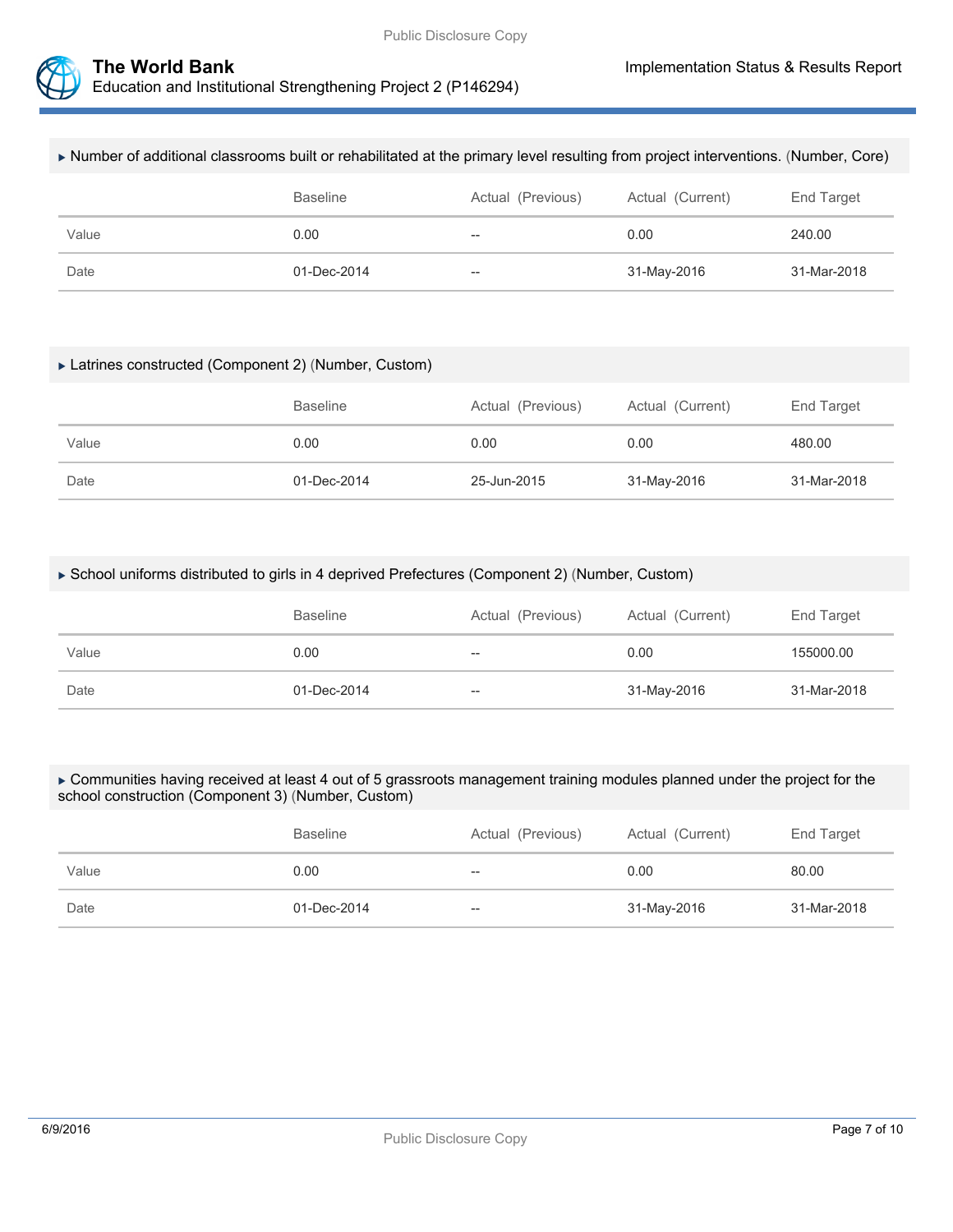



#### Teachers supervision visits per year by inspectors and pedagogical advisers (Component 3) (Percentage, Custom)

|       | <b>Baseline</b> | Actual (Previous) | Actual (Current) | End Target  |
|-------|-----------------|-------------------|------------------|-------------|
| Value | 35.00           | 35.00             | 35.00            | 70.00       |
| Date  | 01-Dec-2014     | 30-Dec-2014       | 30-Dec-2014      | 31-Mar-2018 |

### Primary school teacher's deployment consistency index (Component 3) (Percentage, Custom)

|       | <b>Baseline</b> | Actual (Previous) | Actual (Current) | End Target  |
|-------|-----------------|-------------------|------------------|-------------|
| Value | 58.00           | --                | 58.00            | 68.00       |
| Date  | 30-Jun-2011     | --                | 30-Jul-2011      | 31-Mar-2018 |

### System for learning assessment at the primary level (Yes/No, Core)

|       | <b>Baseline</b> | Actual (Previous) | Actual (Current) | End Target  |
|-------|-----------------|-------------------|------------------|-------------|
| Value |                 |                   |                  |             |
| Date  | 01-Dec-2014     | 30-Dec-2014       | 31-May-2016      | 31-Mar-2018 |

#### Utility of the learning assessment system (Number, Core Supplement)

|       | <b>Baseline</b> | Actual (Previous) | Actual (Current) | End Target |
|-------|-----------------|-------------------|------------------|------------|
| Value | .00             | 1.00              | 1.00             | 3.00       |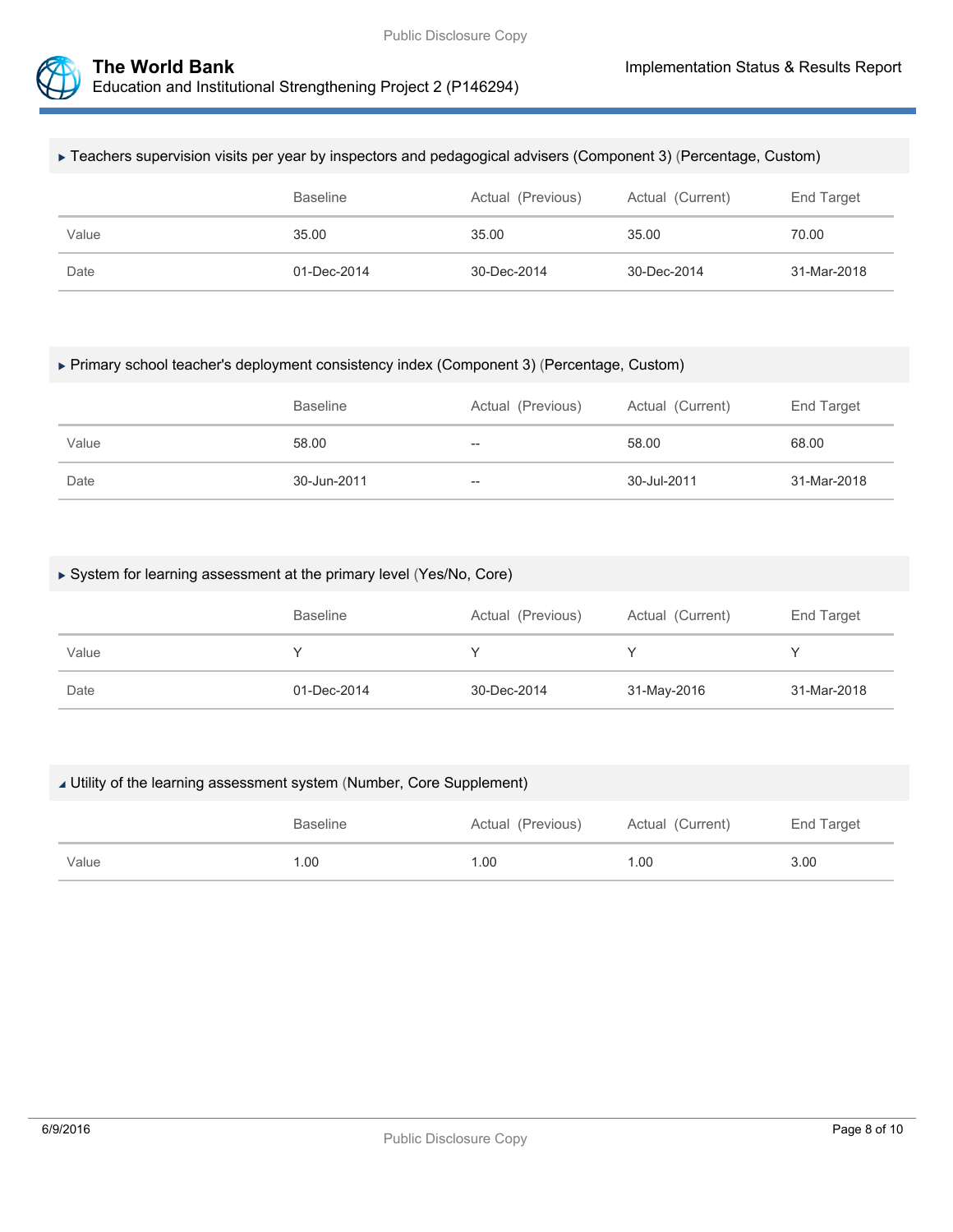

 Percentage of schools receiving grants under the Project which communicate school grants and student results through community briefing meetings at least once a year (Component 3) (Percentage, Custom)

|       | <b>Baseline</b> | Actual (Previous) | Actual (Current) | End Target  |
|-------|-----------------|-------------------|------------------|-------------|
| Value | 0.00            | $-\!$             | 0.00             | 75.00       |
| Date  | 01-Dec-2014     | $-$               | 31-May-2016      | 31-Mar-2018 |

#### Overall Comments

Activities are underway but the real impact will be recorded in October 2016. The value of the indicator repetition rate is provisional.

# **Data on Financial Performance**

### **Disbursements (by loan)**

| Project                    | Loan/Credit/TF | <b>Status</b> | Currency      | Original    | Revised      | Cancelled                 | <b>Disbursed</b> | Undisbursed        | Disbursed         |
|----------------------------|----------------|---------------|---------------|-------------|--------------|---------------------------|------------------|--------------------|-------------------|
| P146294                    | TF-18062       | Effective     | <b>USD</b>    | 27.80       | 27.80        | 0.00                      | 6.97             | 20.83              | 25%               |
| <b>Key Dates (by loan)</b> |                |               |               |             |              |                           |                  |                    |                   |
| Project                    | Loan/Credit/TF | <b>Status</b> | Approval Date |             | Signing Date | <b>Effectiveness Date</b> |                  | Orig. Closing Date | Rev. Closing Date |
| P146294                    | TF-18062       | Effective     | 06-Feb-2015   | 05-Mar-2015 |              | 03-Jul-2015               |                  | 30-Sep-2018        | 30-Sep-2018       |

## **Cumulative Disbursements**